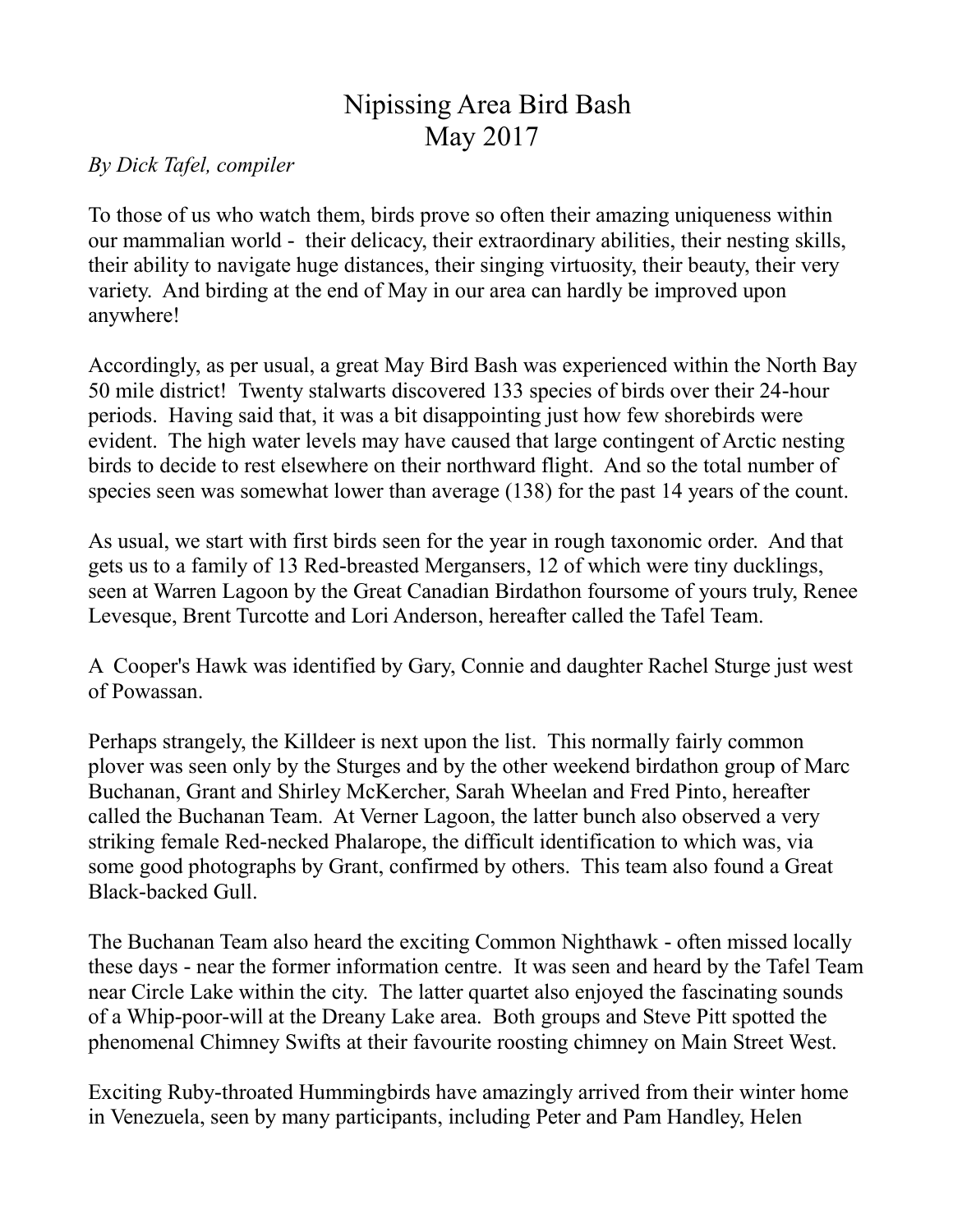McCombie and Doug Patterson.

A rare Black-backed Woodpecker was discovered by the Sturge threesome on Stillaway Line west of Powassan.

Then we get to the flycatchers – seven of them having recently arrived (along with the flies?). Olive-sided with their *quick three beers* song was spotted at Laurier Woods by both birdathon groups; Eastern Wood Pewees, repeating their name, were heard by the Tafel Team and the Sturge trio; Alder, Least, Great Crested and Eastern Kingbirds, all with terribly simple, but different songs were observed by several. Three new- for-theyear species of vireos made appearances – Warbling; the ubiquitous Red-eyed; and the Philadelphia, the latter heard by the Tafel Team. They also saw and heard the energetic House Wren at Vic Rizzo's favourite location.

Three new thrushes for the year – Veery; Wood seen or heard by the two birdathon groups, the Sturge trio and Mary Young; and Swainson's noted only by the Tafel Team.

Gray Catbirds were heard or seen by many, including Mary. But a Northern Mockingbird? This very rare-for-here bird with its melodious song was heard by the Buchanan quintet within Laurier Woods. Cedar Waxwings had just arrived and were observed, often upon berry trees, by Mary, the Sturge trio and the two birdathon groups.

Now for the wonderful wood warblers! Eighteen species were seen or heard, fourteen for the first time. Just naming the new ones observed by a few should conjure up their special presence: Tennessee, Nashville, Magnolia, Black-throated Blue, Black-throated Green, Blackburnian, Pine, Bay-breasted, Black and White, American Redstart, Ovenbird, Mourning, Common Yellowthroat and Canada. The latter beauty was discovered only by Mary. Then there was the exotic, male Scarlet Tanager enjoyed much by the Tafel Team on Jocko Point Road, and by Kaye Edmunds.

Striking Rose-breasted Grosbeaks were fairly common, noticed by Donna Demarco in the east end, and by the three stated groupings. Singing Bobolinks were seen in the farming areas, but the beautiful Baltimore Oriole was discovered only by the two birdathon groups near the Veuve River.

Now as to birds seen at a previous Bird Bash this year: certainly the iconic Common Loon is being commonly heard and/or seen now, as are large numbers of the Doublecrested Cormorants and a few Great Blue Herons.

American Bitterns were noted by Steve and Kaye, but a special pair of them was seen by the Tafel quartet. They looked like two wavering, thin, slowly moving sticks trying to hide within tall grasses. Green Herons were also observed by that group. Soaring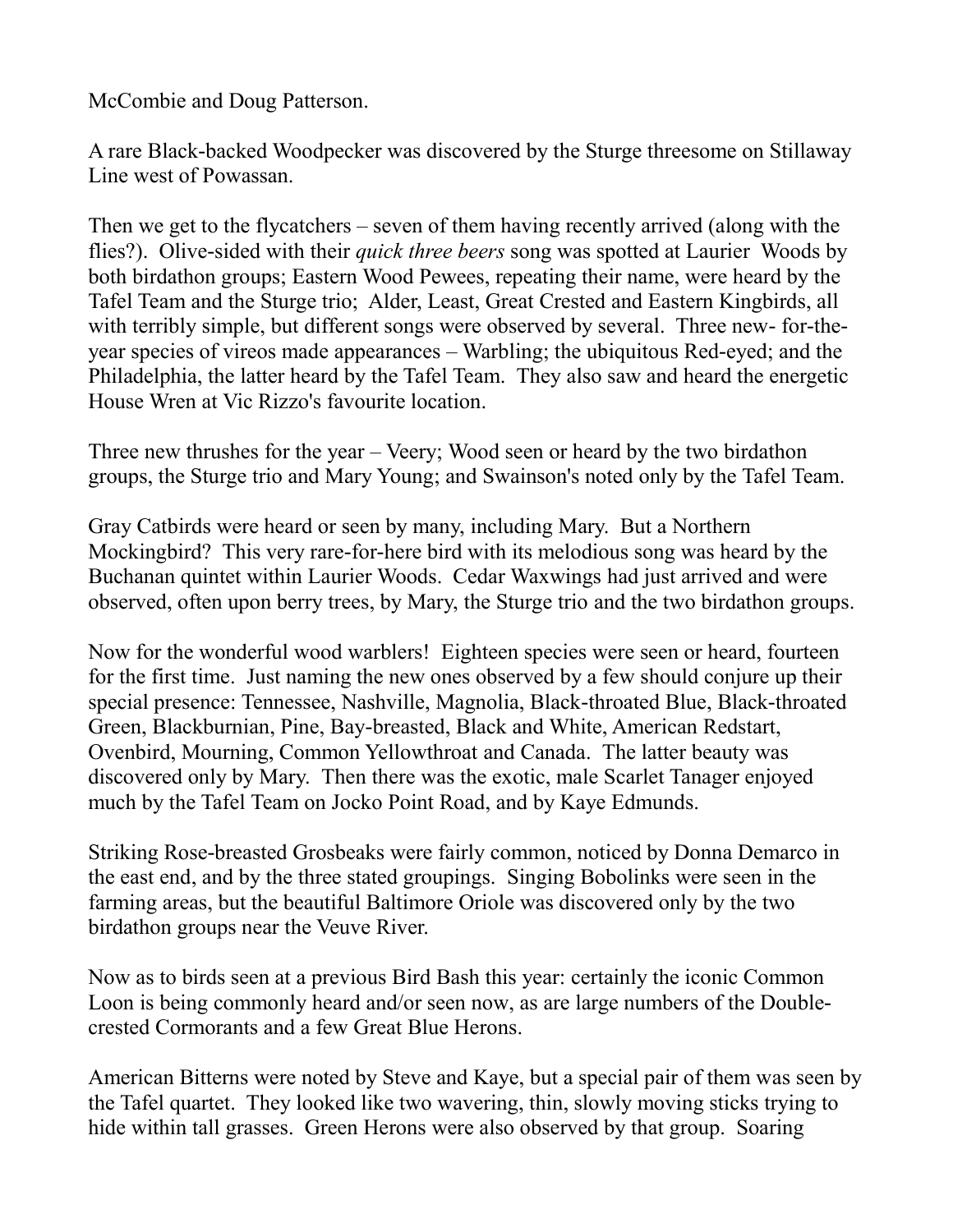Turkey Vultures are now seen frequently, and still there are lots of Canada Geese about, many now with goslings.

Sixteen duck species, including the two main mergansers, were still around, but in smaller numbers. Most of these were observed in one or more of the lagoons within the vicinity. One, the very neat Northern Pintail, always rather rare hereabouts, was found by the Buchanan Team at Warren Lagoon.

Osprey are now seeable at any of the several nests dotted about the vicinity. Northern Harriers were spotted by both the Buchanan and Sturge groups, as was the Red-tailed Hawk. The Bald Eagle was noted only by Steve in the Talon Lake area. American Kestrel were observed by both birdathon groups, while the Merlin was seen with justcaught food – a Black-capped Chickadee - only by the Tafel Team. Ruffed Grouse were fairly widely seen or heard.

American Coot were noted by any who visited Warren Lagoon, while Sandhill Crane were observed only by Kaye and the Buchanan and Sturge groups.

One Lesser Yellowlegs at Callander Lagoon was concluded after a photo disclosure by Sarah. Spotted Sandpipers were found in a few places by both birdathon groups and by Kaye. Wilson's Snipe was observed solely by the Sturges. The night-singing or *peenting* American Woodcock was heard or seen by the two birdathon groups and by Mary.

The two main gulls were spotted by many, but the daring Caspian and Common Terns were identified only by the birdathon competitors. Doves of both species were fairly commonplace. The Belted Kingfisher was noted by several. All five common woodpeckers were widely observed. Eastern Phoebe, the only flycatcher previously noted in our Bird Bashes, was seen by many. The Blue-headed Vireo, the only vireo seen in April, was observed again this month by the Tafel quintet and the Sturge trio.

Of course, Blue Jays, American Crows and Common Ravens were commonly seen, as were the four of our five swallows. Cliff Swallows were unseen this month.

What can we say about the chickadees and nuthatches but that they remain friendly and common here.

Lengthy-singing Winter Wrens were noted by the Tafel and Sturge groups. The latter found the only Golden-crowned Kinglets. Tiny Ruby-crowns were on Kaye's list and that of the Tafel Team. The latter bunch enjoyed lovely Eastern Bluebirds, as did the Sturges. Several, including Doug, found Hermit Thrushes, American Robins and Brown Thrashers.